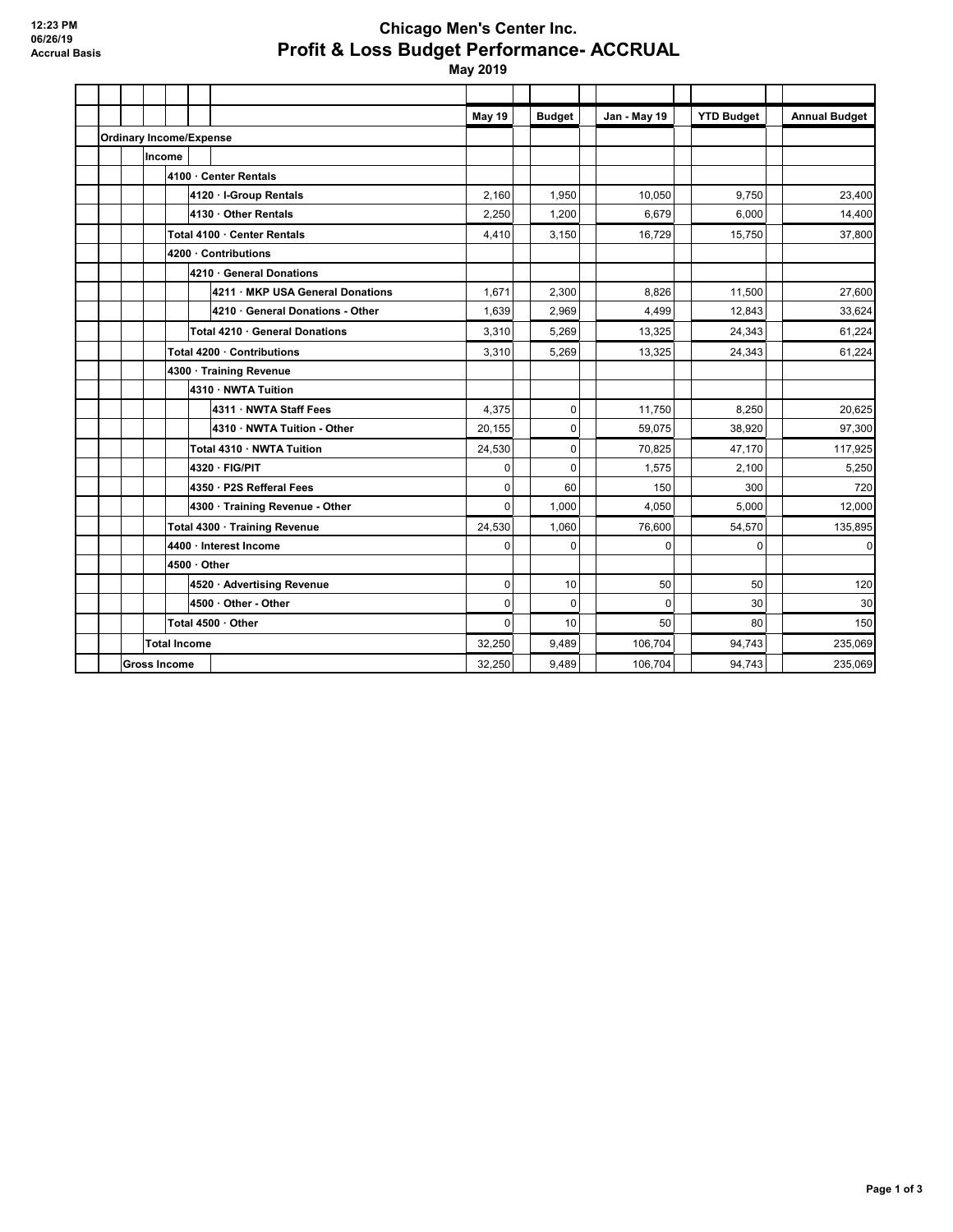## **Chicago Men's Center Inc. Profit & Loss Budget Performance- ACCRUAL**

 **May 2019**

|            |  |                            |                                            | May 19      | <b>Budget</b> | Jan - May 19          | <b>YTD Budget</b> | <b>Annual Budget</b> |
|------------|--|----------------------------|--------------------------------------------|-------------|---------------|-----------------------|-------------------|----------------------|
|            |  | <b>Expense</b>             |                                            |             |               |                       |                   |                      |
|            |  |                            | 6000 · Center Expense                      |             |               |                       |                   |                      |
|            |  |                            | 6210 · Accounting Fees                     | 1,417       | 1,417         | 7,083                 | 7,085             | 17,004               |
|            |  |                            | 6050 · Rent (princ, int. & prop tax)       | 3,743       | 4,515         | 19,591                | 22,575            | 54,180               |
|            |  |                            | Total 6000 · Center Expense                | 5,160       | 5,932         | 26,674                | 29,660            | 71,184               |
|            |  |                            | 6100 · Fund Raising Expense                | 298         |               | 298<br>$\mathbf 0$    | 1,100             | 2,200                |
|            |  |                            | 6200 Operating Expense                     |             |               |                       |                   |                      |
|            |  |                            | 6221 · Insurance                           | $\mathbf 0$ | 1,448         | $\mathbf 0$           | 1,448             | 3,926                |
|            |  |                            | 6215 · Bank and Credit Card Fees           | 1,180       | 360           | 2,712                 | 1,800             | 4,320                |
|            |  |                            | 6010 · Building Repairs                    | 1,700       | 75            | 4,552                 | 375               | 900                  |
|            |  |                            | 6220 · Conferences & Meetings              | $\pmb{0}$   | 100           | 347                   | 500               | 1,200                |
|            |  |                            | 6040 · Equipment & Maintenance             | $\pmb{0}$   | 375           | 637                   | 1,875             | 4,500                |
|            |  |                            | 6230 Office Supplies                       | 50          | 100           | 383                   | 500               | 1,200                |
|            |  |                            | 6235 · Payroll Expenses.                   |             |               |                       |                   |                      |
|            |  |                            | 6236 · Health Insurance                    | 150         | 150           | 750                   | 750               | 1,800                |
|            |  |                            | 6235 · Payroll Expenses. - Other           | 3,879       | 3,864         | 19.453                | 19,318            | 46,363               |
|            |  |                            | Total 6235 · Payroll Expenses.             | 4,029       | 4,014         | 20,203                | 20,068            | 48,163               |
|            |  |                            | 6245 Permits & Fees                        | $\pmb{0}$   |               | 1,654<br>0            | 230               | 341                  |
|            |  |                            | 6250 · Postage & Shipping                  | 38          | 40            | 190                   | 200               | 480                  |
|            |  |                            | 6255 Software and Services                 | 531         | 50            | 531                   | 250               | 600                  |
|            |  |                            | 6260 · Telephone, Email & Internet         |             |               |                       |                   |                      |
|            |  |                            | 6261 · CellPhone - Office                  | 100         | 100           | 500                   | 500               | 1,200                |
|            |  |                            | 6260 · Telephone, Email & Internet - Other | 230         | 235           | 1,211                 | 1,175             | 2,820                |
|            |  |                            | Total 6260 · Telephone, Email & Internet   | 330         | 335           | 1.711                 | 1,675             | 4,020                |
|            |  |                            | 6060 Utilities                             | 717         | 756           | 5,054                 | 3,781             | 9,075                |
|            |  |                            | Total 6200 · Operating Expense             | 8,575       | 7,653         | 37,974                | 32,702            | 78,725               |
|            |  |                            | 6300 · Training Expenses                   |             |               |                       |                   |                      |
|            |  |                            | 6320 · NWTA Food Expenses                  | $-457$      |               | $\Omega$<br>3.679     | 3.300             | 8,250                |
|            |  |                            | 6330 · NWTA Leader Fees                    | 1,177       |               | $\mathbf 0$<br>10,717 | 6,424             | 16,060               |
|            |  |                            | 6340 · NWTA Leader Travel                  | 1,012       |               | $\mathbf 0$<br>1,012  | 800               | 2,000                |
|            |  |                            | 6350 NWTA Materials                        | 267         |               | 0<br>3,749            | 2,000             | 5,000                |
|            |  |                            | 6370 · NWTA MKPI Fees                      | $\mathbf 0$ |               | $\mathbf 0$<br>15,300 | 11,700            | 29,250               |
|            |  |                            | 6380 · NWTA Site Rental                    | $\pmb{0}$   |               | $\mathbf 0$<br>4,000  | 5,000             | 12,500               |
|            |  |                            | 6400 Other Leader Fees                     | $\mathbf 0$ | 325           | 300                   | 1,625             | 3,900                |
|            |  |                            | 6300 · Training Expenses - Other           | $\mathbf 0$ | 500           | $\mathbf{0}$          | 2,500             | 6,000                |
|            |  |                            | Total 6300 · Training Expenses             | 1,999       | 825           | 38,757                | 33,349            | 82,960               |
|            |  |                            | <b>Total Expense</b>                       | 16,032      | 14,410        | 103,703               | 96,811            | 235,069              |
|            |  | <b>Net Ordinary Income</b> |                                            | 16,218      | $-4.921$      | 3,001                 | $-2.068$          | $\mathbf 0$          |
| Net Income |  |                            |                                            | 16,218      | $-4,921$      | 3,001                 | $-2,068$          | 0                    |